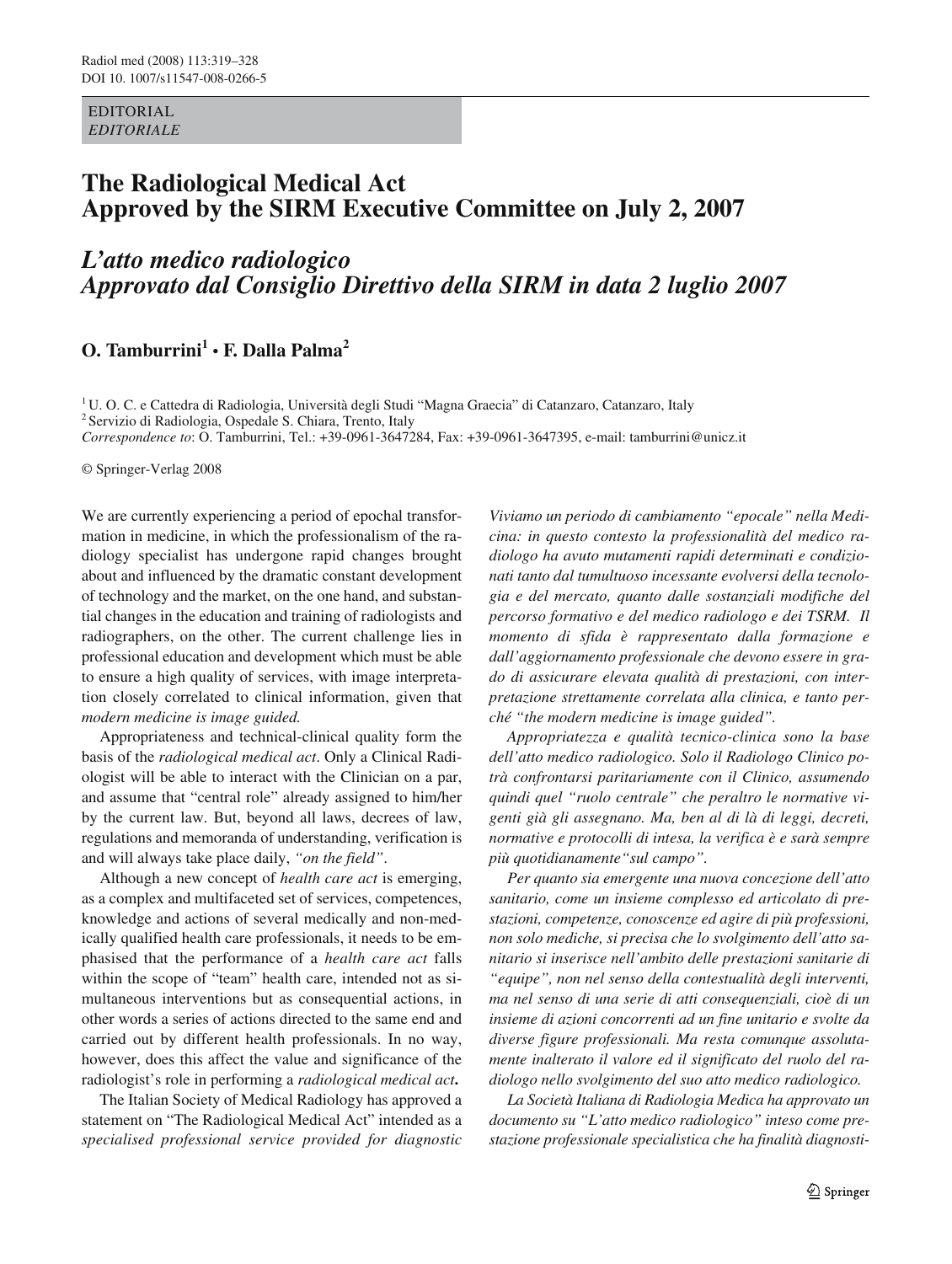# **Table 1**

#### Radiological Medical Act

- Motivated request inclusive of clinical query from referring physician
- Evaluation of clinical information and review of possible previous imaging investigations
- Justification of the proposed examination (or motivated non-justification with possible suggestion of alternative techniques and methods)
- Provision of information and informed consent
- **Execution** 
	- Adequacy of equipment/optimisation
	- Effective professional competence
	- Technical aspects of the procedure
- Images
- Interpretation/Reporting
- Communication/discussion with the clinician
- **Archiving**

### **Tabella 1**

Atto Medico Radiologico

- Motivata richiesta di prestazione del medico prescrivente con quesito clinico
- Inquadramento clinico-anamnestico, con valutazione di eventuali esami precedenti
- Giustificazione dell'esame proposto (o non giustificazione motivata con possibile proposta di tecniche e metodologia sostitutive)
- Informativa per il consenso e consenso
- **Esecuzione** 
	- Adeguatezza delle attrezzature/Ottimizzazione
	- Competenza professionale effettiva
	- Aspetti tecnici della procedura
	- Documentazione iconografica
- Interpretazione/Refertazione
- Comunicazione/discussione con il Clinico
- **Archiviazione**

*and/or interventional purposes and consisting of a series of closely interrelated and inseparable steps* (Table 1 ).

# **Motivated request inclusive of clinical query from referring physician**

A request for a diagnostic imaging examination should be intended as a request for a service to be provided by a specialist in diagnostic imaging. Notwithstanding that all requests should be accurately completed, certain cases may require clinico-radiological meetings to justify the imaging study and/or propose alternative techniques and methods. A request for an imaging study sent by a referring physician has the character of a "proposal rather than a binding prescription". The ultimate aim is for requests to contain the clinical query and accurate clinical information to enable the radiologist to select the most appropriate imaging technique for the individual case.

*che e/o interventistiche e consta di una serie di momenti strettamente interdipendenti ed inscindibili (Tabella 1)*.

# **Motivata richiesta di prestazione del medico prescrivente con quesito clinico**

*L'invio di una richiesta d'esame di DPI va intesa come una richiesta di prestazione da parte di uno specialista in DPI. Per quanto sia auspicabile che le richieste siano sempre compilate accuratamente, talvolta, al fine della giustificazione dell'indagine e/o per la proposta di tecniche e metodologie diverse, sono auspicabili riunioni clinico-radiologiche. La richiesta di indagine del medico prescrivente ha carattere di "proposta e non di prescrizione in modo vincolante". L'obiettivo è quello di giungere a richieste nelle quali sia indicato il quesito clinico con accurata anamnesi e il medico radiologo dovrà scegliere tra le metodologie la più appropriata al caso.*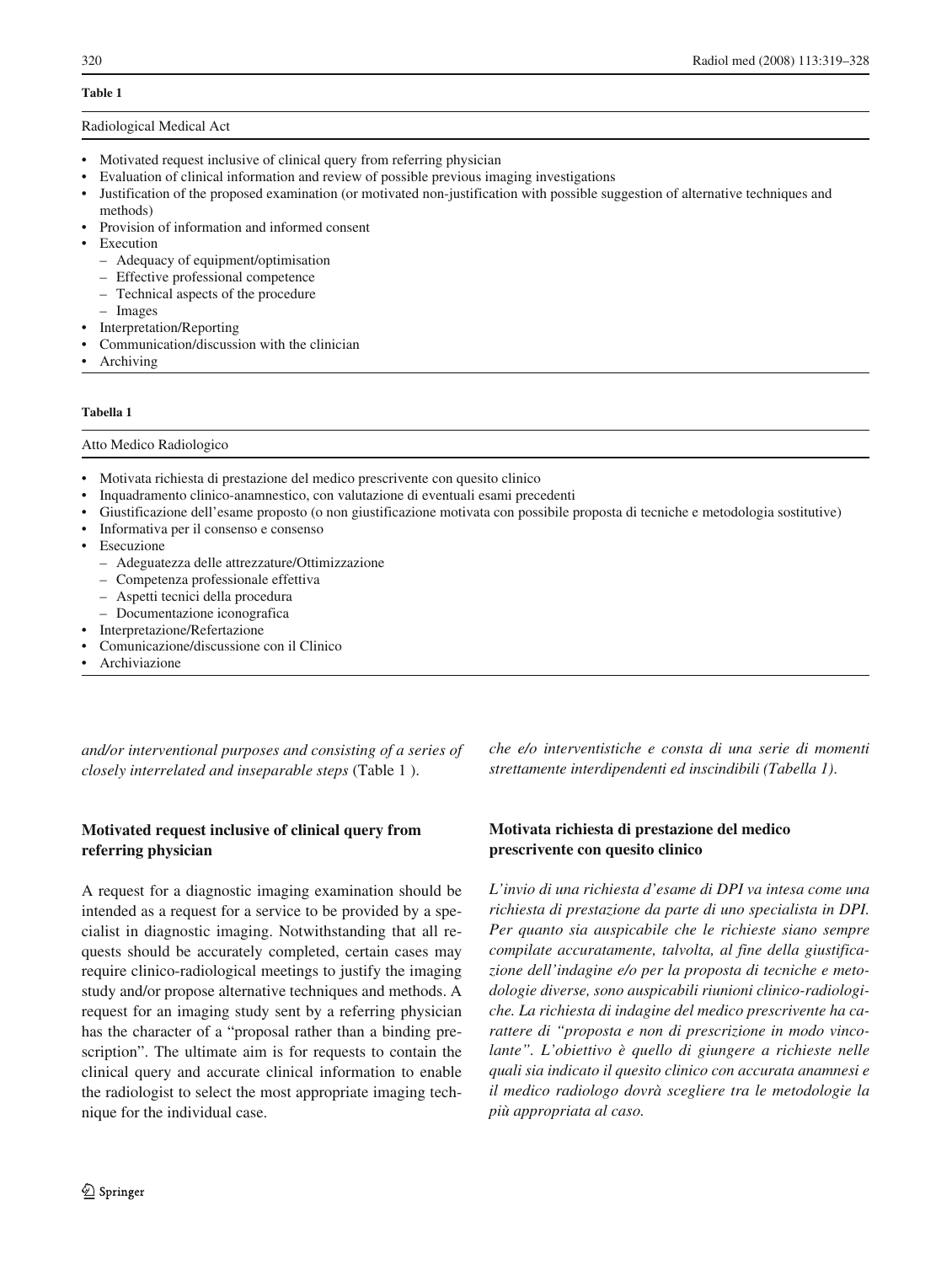# **Evaluation of clinical information and review of possible previous imaging investigations**

Radiologists must be supplied with all the relevant clinical information in order for them to reach, on the basis of their specific competence, the most correct evaluation of each clinical case. Only if the radiologist has access to this information, as well as possible previous imaging studies, will he/she be able to fulfil the next requirement (justification), and establish the most appropriate temporal sequence for the imaging studies.

# **Justification of the proposed examination (or motivated non-justification with possible proposal of alternative techniques and methods)**

A procedure is justified for a given patient if it produces more benefit than harm, and in any case if it influences patient care. The process of justification involves an initial general justification for each diagnostic examination or interventional procedure, and a specific justification relating to the individual patient after assessment of the clinical data, specific situation, technology available, operator's experience/competence, organisational context and economic impact.

In consideration of the wide variations in the usage of healthcare procedures and interventions and the actual impossibility of continuing professional development for each professional, the ASSR (Italian Agency for Regional Health Services) in collaboration with the Scientific Associations and the Ministry of Health published the "National Guidelines in Diagnostic Imaging*"* (Official Gazette of May 2, 2005). The guidelines are to be intended as "recommendations for clinical practice, formulated through a process of systematic review of the literature and expert opinion, with the aim of assisting physicians and patients in making decisions regarding the most appropriate healthcare pathways in specific clinical situations". Application of the guidelines should not in any way make physicians unaccustomed to engaging in the necessary clinical reasoning. *Diagnostictherapeutic pathways* are the result of adapting the guidelines to the specific organisational and management characteristics of local situations. The same guidelines will thus legitimately find different application in different regional and local contexts.

The guidelines aim at reducing the number of inappropriately requested and performed imaging investigations and helping improve contact between the referring physician and the diagnostic imaging specialist so as to optimise the diagnostic pathways and thus resource utilisation.

It is, however, understood that in routine cases (e.g., chest x-ray, radiological examinations for minor injuries, …)

# **Inquadramento clinico-anamnestico, con valutazione di eventuali esami precedenti**

*Il medico radiologo deve essere a conoscenza degli elementi che gli possano consentire, sulla base della competenza della propria specialità, il più corretto inquadramento del singolo caso clinico. Solo in tal modo, infatti, egli potrà e dovrà, anche in considerazione della valutazione di eventuali esami precedenti, procedere al punto successivo, definendo inoltre la più idonea sequenza temporale delle indagini strumentali.* 

## **Giustificazione dell'esame proposto (o non giustificazione motivata con possibile proposta di tecniche e metodologie sostitutive)**

*È giustificata una procedura per un determinato paziente se essa comporta in concreto più beneficio che danno, influenzando comunque il management del paziente. Questo deve avvenire attraverso una prima giustificazione di base per ogni singolo esame diagnostico o procedura interventistica ed una giustificazione specifica relativa al singolo paziente attraverso la valutazione del caso, della situazione specifica, della disponibilità tecnologica, dell'esperienza/competenza dell'operatore, del contesto organizzativo e dei risvolti economici.* 

*Per l'ampia variabilità di utilizzo di procedure ed interventi sanitari e per la reale impossibilità di aggiornamento del singolo professionista, l'ASSR (Agenzia per i Servizi Sanitari Regionali) in collaborazione con le Società Scientifiche e con il Ministero della Salute ha pubblicato le "Linee guida nazionali di riferimento in Diagnostica per Immagini" (G. U. del 2 maggio 2005). Le linee guida vanno intese come "raccomandazioni di comportamento clinico, elaborate mediante un processo di revisione sistematica della letteratura e delle opinioni di esperti, con lo scopo di aiutare i medici e i pazienti a decidere le modalità assistenziali più appropriate in specifiche situazioni cliniche". L'applicazione delle linee guida non deve in alcun modo disabituare il medico dall'indispensabile ragionamento clinico. I percorsi diagnostico-terapeutici rappresentano i risultati degli adattamenti delle linee guida alle situazioni locali, con le loro specifiche caratteristiche organizzative e gestionali. Quindi, è legittimo considerare che le stesse linee-guida possano trovare modalità di applicazioni diverse a seconda dei diversi contesti regionali e locali.* 

*Gli obiettivi delle linee guida sono una riduzione del numero degli esami radiologici inappropriatamente richiesti ed eseguiti e quello di contribuire a migliorare i contatti tra il medico curante/prescrivente e lo specialista in DPI nell'ottica della ottimizzazione dei percorsi diagnostici e quindi di una migliore utilizzazione delle risorse.* 

*Resta comunque logicamente inteso che per i casi della pratica corrente (es., esame radiologico del torace, esami radiologici per piccola traumatologia, …) il TSRM, in col-*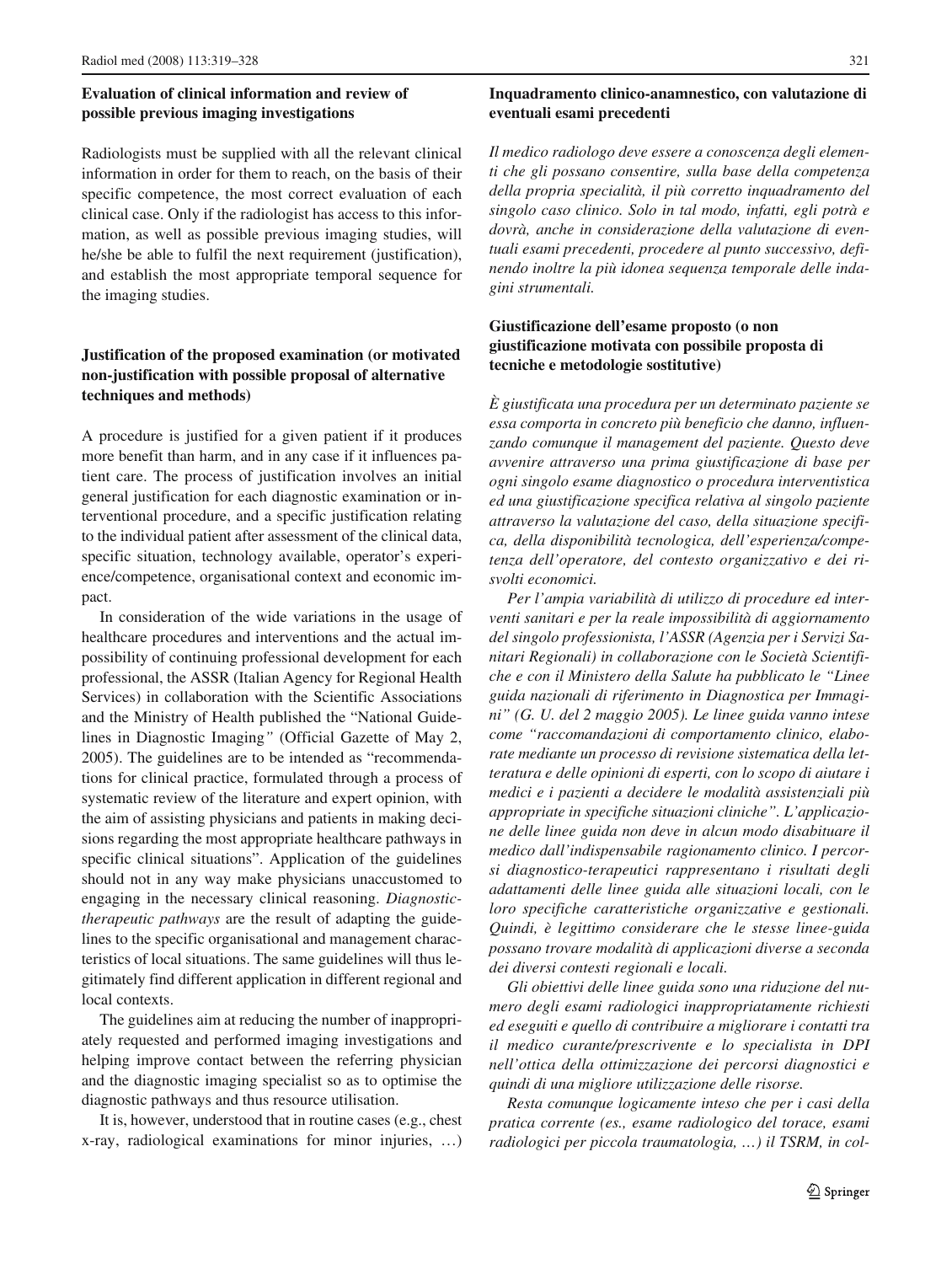the radiographer, in constant liaison with the radiologist, autonomously performs the technical phase of the examination for which he/she is competent, using methodologies previously agreed and shared with the radiologist.

One issue is the application of telematics to medicine and thus also to radiology (Teleradiology). This development should, however, be addressed in a rational and balanced manner avoiding any headlong rush: if misapplied, technological developments can result in the creation of inappropriate organisational and management models, considering that *radiology is a clinical service not a reporting service*!!

#### **Provision of information and informed consent**

The current regulations contain precise instructions with regard to how consent should be obtained: it is incorrect to state that in routine clinical practice consent should always and without exception be expressed in writing. Nonetheless, it is emphasised that all consent must be adequately informed.

There are two main forms of consent:

- Implied or tacit, in any case after provision of information, in routine clinical practice
- Explicit and documented, in the case of a risk connected with the diagnostic-therapeutic act to be performed (e. g., examinations requiring contrast administration, interventional radiology, …).

Exposure for research purposes is only allowed after written consent has been expressed freely and knowledgeably. The only exception to the principle of mandatory consent to a medical act is represented by a state of necessity, that is, in the case of urgent/emergent care.

The aspect of providing information for informed consent involves both the referrer and the radiologist. Providing information represents one of the most delicate and qualifying phases in the performance of the radiological medical act. The duty to inform the patient, although the responsibility of the radiologist, also rests with the radiographer, within the limits of his/her area of competence, i. e., the technical aspects of the examination.

A specific aspect concerns consent in the setting of secondary prevention, in which diagnostic imaging plays and will continue to play a fundamental role. Screening has created *a new scenario*, in which the radiologist and the patient have a direct relationship without the intermediation of the referring physician, and the radiologist assumes significant responsibility for overall clinical management. In this context, the need to provide documented, complete and accurate information on the benefits and limits, risks and costs of screening examinations is absolutely mandatory.

*legamento costante con il medico radiologo, svolge in autonomia professionale la fase tecnica di competenza, sulla base di modalità preventivamente concordate e condivise con il medico radiologo.* 

*Un particolare aspetto riguarda l'applicazione delle tecnologie telematiche in medicina e quindi anche in radiologia (teleradiologia). Ma questa evoluzione va vissuta in modo razionale e con equilibrio senza incorrere in "fughe in avanti": l'evoluzione tecnologica, se mal gestita, porta a definire modelli organizzativi e gestionali non corretti in Radiologia considerando che radiology is a clinical service not a reporting service!!* 

#### **Informativa per il consenso e consenso**

*Le normative vigenti contengono precise disposizioni in merito all'acquisizione del consenso: non è lecito affermare che il consenso nella comune pratica medica debba essere sempre e categoricamente espresso in forma scritta. Viene sempre e comunque ribadita l'essenzialità di un consenso adeguatamente informato.* 

*È possibile schematizzare le modalità di acquisizione e di espressione del consenso in due principali forme:*

- *implicito o tacito, per i casi comuni nella pratica corrente, sempre previa informazione;*
- *consenso esplicito informato e documentato quando esista un rischio connesso agli atti diagnostico-terapeutici da intraprendere (es. esami con MdC, radiologia interventistica, …).*

*Le esposizioni per ricerca sono possibili solo a seguito di consenso scritto espresso liberamente e consapevolmente. L'unica deroga al principio della tassatività del consenso all'atto medico è rappresentata dallo stato di necessità., cioè nell'assistenza in urgenza indifferibile /emergenza.* 

*Il problema dell'informativa per il consenso coinvolge sia il medico prescrivente che il medico radiologo. L'informativa rappresenta uno dei momenti più delicati e qualificanti nello svolgimento dell'atto medico radiologico. Il dovere di informazione dell'ammalato, pur se compito del medico specialista, grava anche sul TSRM, in relazione alle sue competenze professionali, cioè limitatamente all'aspetto tecnico dell'esame* 

*Un aspetto particolare riguarda l'informativa per il consenso nell'ambito della prevenzione secondaria delle malattie laddove la diagnostica per immagini ha svolge e svolgerà un ruolo fondamentale. Si viene a creare un nuovo scenario con una relazione diretta medico radiologo/paziente, senza l'intermediazione del medico prescrivente, con significativa responsabilità nella gestione clinica complessiva dell'utenza. Ancora maggiore quindi è la assoluta necessità di una informazione documentata, completa e corretta sui vantaggi e limiti, sui rischi e sui costi degli esami di screening.*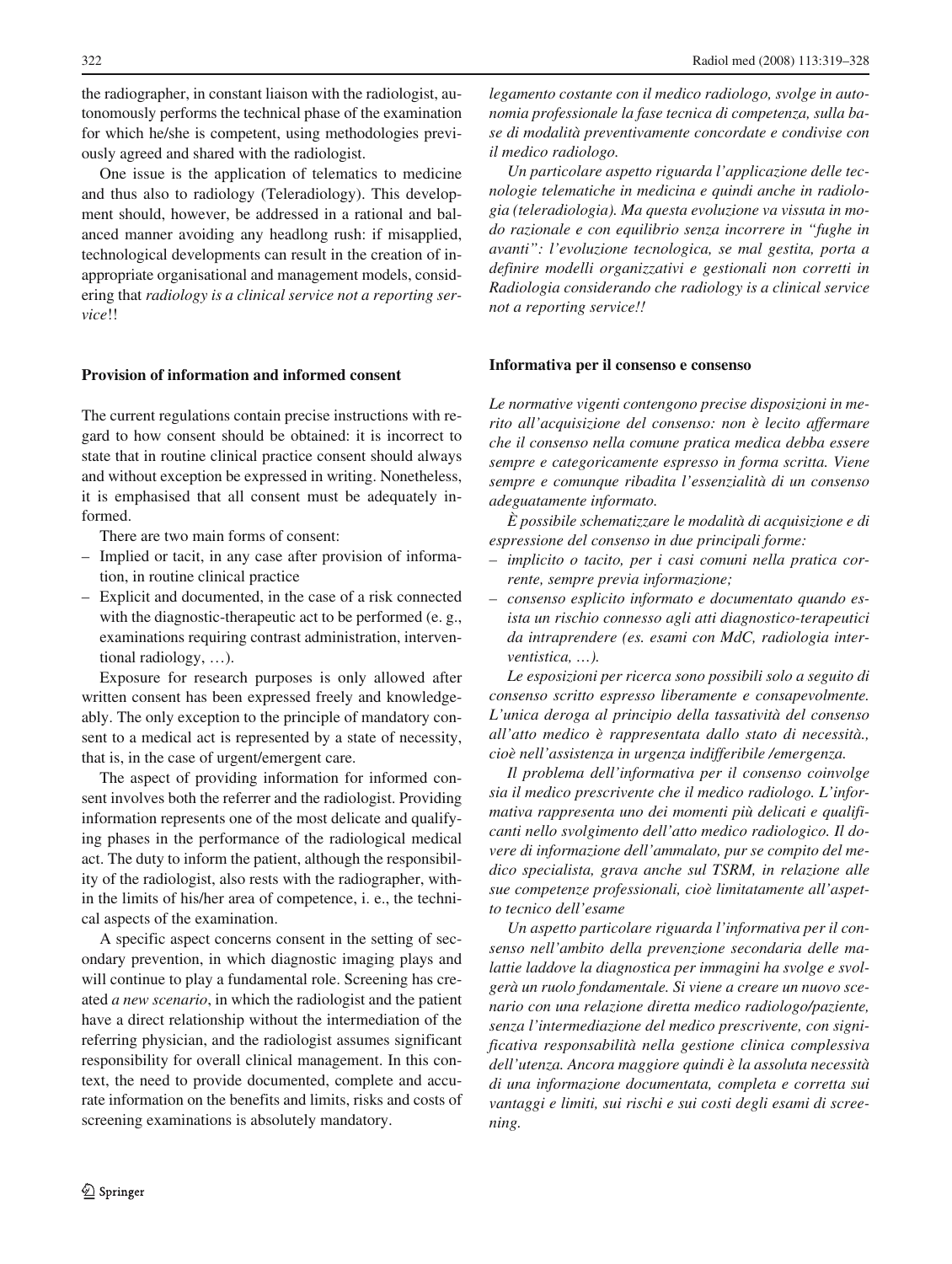#### **Execution**

This phase comprises several parameters:

- Adequacy of equipment-optimisation
- Effective professional competence
- Technical aspects of the procedure
- Images

Connected to justification is the requirement of optimisation, whereby each exposure must be kept as low as readily achievable*,* a duty that clearly involves the radiologist and the radiographer.

The radiologist must have a valid competence in modalities suitable for both elective and urgent-emergent care settings: this competence cannot logically be maximal for all technological-methodological aspects, but it must be represented by the lowest common denominator of at least those core competences required for dealing with any situation, perhaps even pending consultation with a colleague more knowledgeable in the specific technological-methodological, diagnostic and interventional aspect. It should be emphasised that this lowest common denominator cannot obviously include complex interventional procedures, which should always be performed by radiologists with specific and validated experience.

The technical execution of the procedure falls within the scope of the clinical responsibility for the medical exposure that rests with the radiologist. As much as it seems logical in interventional radiology, the final judgement on the patient's eligibility to undergo a radiological procedure requiring contrast material falls within the exclusive remit of the radiologist, who bases his/her decision on the assessment of the patient's clinical data, history, and laboratory findings.

The radiologist, in full respect for the radiographer's areas of professional competence, guides the radiographer's activity by agreeing and planning it with him/her. This aspect falls within the principle of reasonable, mitigated, relative, concerted and planned allocation of tasks and responsibilities. Delegation should therefore be intended as a natural acknowledgement of the qualification and greater responsibility of the radiographer, to whom the physician allocates "the practical aspects" of the examination, in part to promote the efficiency of the whole organisation. The radiographer's job is qualified as a health profession, with extensive scope for professional practice. A logical consequence of this is that the radiographer assumes full personal responsibility for the activities within his/her competence. Additionally, it emerges that the radiographer cannot practise in the absence of a medical referral and without the radiologist assuming clinical responsibility for the justification of procedures (which, as stated previously, does not need to be expressed for each case but, in the most common cases, can be expressed as a procedure protocol – validated by the head of the radiological facility), and in any case always "in full respect of the radiation *Questa fase si compone di molteplici parametri:*

- *adeguatezza delle attrezzature-ottimizzazione;*
- *competenza professionale effettiva;*
- *aspetti tecnici della procedura;*
- *documentazione iconografica.*

*Collegato alla giustificazione è il principio dell'ottimizzazione secondo il quale ogni esposizione deve essere mantenuta bassa quanto è ragionevolmente possibile (As Low As Readily Achievable), e coinvolge logicamente sia il medico specialista radiologo che il TSRM.* 

*Il medico radiologo deve possedere valida competenza delle metodologie utilizzabili tanto in elezione che in urgenza-emergenza: tale competenza, logicamente, non potrà essere massima per ogni aspetto tecnico-metodologico ma dovrà essere rappresentata come minimo comun denominatore da quelle capacità almeno di base per poter gestire ogni situazione, magari anche in attesa di un eventuale riscontro successivo da parte di altro collega più specificatamente competente nel particolare aspetto tecnico-metodologico, diagnostico ed interventistico. Pare logico poter affermare e ribadire, sin da ora, che nel minimo comun denominatore non debbano essere comprese complesse manovre di radiologia interventistica che va effettuata da medici radiologi con specifica e verificata esperienza nel campo.* 

*L'esecuzione tecnica della procedura rientra nell'ambito della responsabilità clinica per le esposizioni attribuita al medico specialista. Per quanto appaia logico in radiologia interventistica, il giudizio finale sull'idoneità del paziente ad essere sottoposto a prestazione radiologica che necessiti di somministrazione di MdC è di competenza esclusiva del medico radiologo, sulla base dell'inquadramento clinico-anamnestico e laboratoristico ritenuto necessario.* 

*Il medico radiologo indirizza, nel rispetto delle competenze professionali, l'attività svolta dal TSRM concordandola e programmandola con questa figura professionale. Rientra questo aspetto nel principio dell'affidamento ragionevolmente inteso, temperato, relativo, concordato e programmato. La delega quindi va intesa come logico riconoscimento di qualificazione e di maggiore responsabilità per il TSRM, cui il medico specialista affida "gli aspetti pratici" di competenza, anche con l'obiettivo di promuovere l'efficienza dell'intera organizzazione. L'attività del TSRM è qualificata come professione sanitaria, con spazi professionali rilevanti ed ampi. Logica conseguenza è l'assunzione da parte del TSRM di diretta piena responsabilità nello svolgimento degli atti di competenza. Emerge peraltro che l'attività del TSRM non sia effettuabile in assenza di prescrizione medica e senza la responsabilità clinica del medico specialista nel processo di giustificazione delle procedure (che, come già sottolineato, non necessariamente è espressa in ogni singolo caso, ma, nelle pratiche più comuni, è espressa come protocollo – validato dal responsabile dell'impianto radiologico – di svolgimento del processo), e*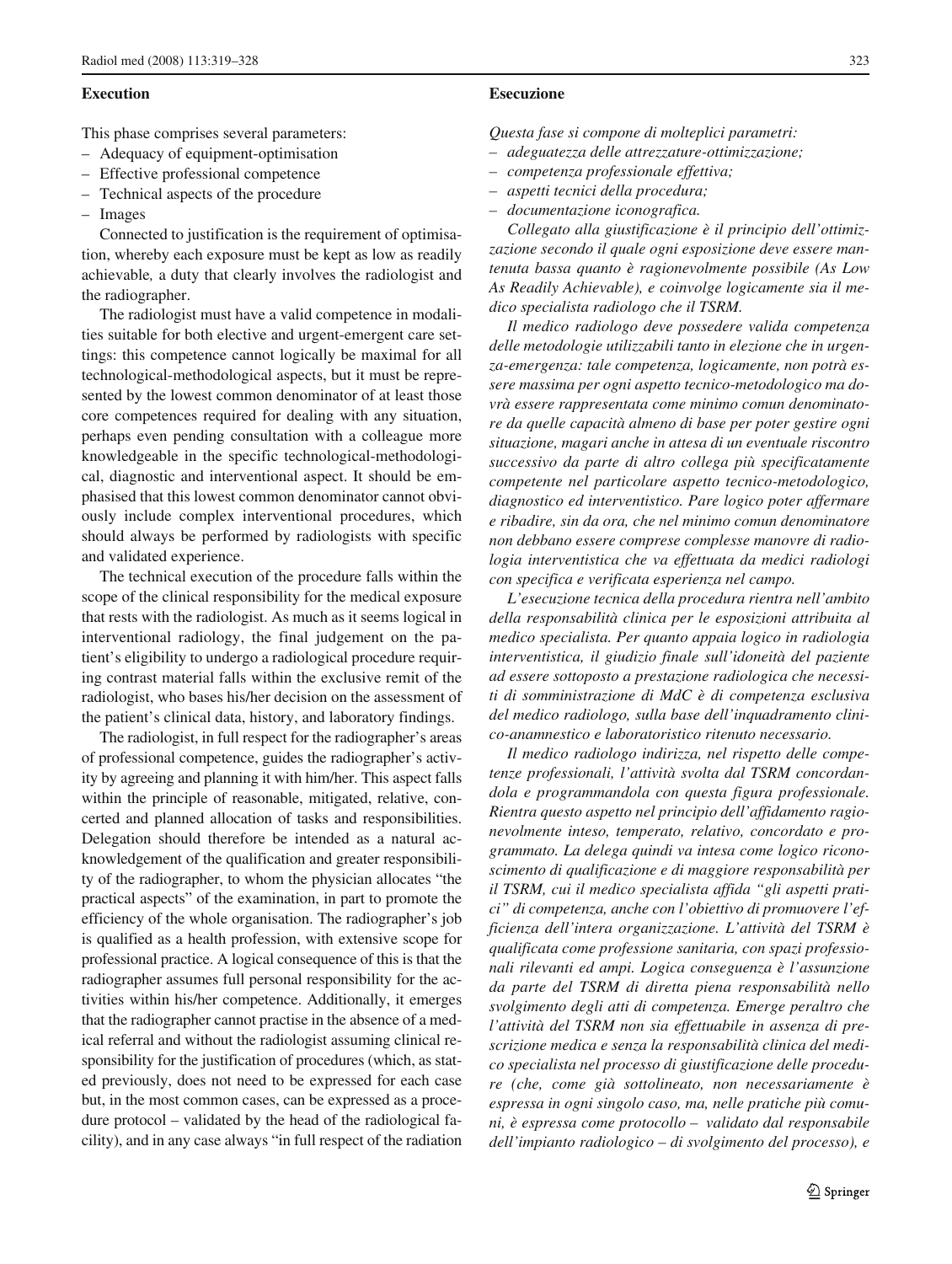protection regulations laid out by the European Union". This does not mean depriving radiographers of any initiative, provided that this falls within the scope of the areas of competence regulated by their professional qualification and that the initiative is taken in constant liaison with the radiologist, also to be able transfer to the radiologist any useful information and/or seek possible operating clarifications. The executive/technological phase – notwithstanding the radiologist's active participation in the execution of examinations where this is required due to clinical-diagnostic reasons! – does not coincide with the radiological medical act but is a part of it!! *It is therefore not possible to hypothesise a separation between clinical aspects, on the one hand, and purely executive, technological aspects, on the other*.

Even in Telemanagement it is understood that in current practice (e.g., chest x-rays, radiological investigations for minor injuries, …) the radiographer, liaising constantly with the radiologist, autonomously carries out the technical phase for which he/she is competent, on the basis of methodologies previously agreed and shared with the radiologist.

The technical evaluation of images is the duty of the radiographer, who assumes responsibility for this task. Evaluation of the diagnostic utility of images is the duty of the radiologist. If necessary, the radiologist can request that the images be processed for documentation purposes, a task that is carried out by the radiographer on the basis of previously defined protocols, except in the case of direct intervention of the radiologist for clinical purposes.

Optimal execution of an investigation is a result that can and must be achieved. Error due to misdetection of a sign is surely more serious when it results from low technicalmethodological standards, even those affecting documentation.

## **Interpretation/Reporting/Communication/Discussion with the clinician**

Interpretation and reporting represent the most significant phase of the radiological medical act. In this phase the radiologist expresses his/her medical evaluation of the clinical query, using the semeiotics specific to his/her specialty. It therefore constitutes the synthesis of the medical specialist's intellectual service. Interpretation, especially in urgentemergent situations, must be immediate and timely and, whenever particularly severe findings are detected, these must be transmitted to the clinician, initially even only verbally, to enable the most appropriate treatment strategies and possible complementary diagnostic investigations to be undertaken. This could be the emergency-setting *preliminary report* where communication of findings crucial for diagnostic-therapeutic purposes (e. g., polytrauma) can precede the *final report*.

*comunque sempre "nel rispetto delle norme di radioprotezione previste dall'Unione Europea". Tanto logicamente non vuol significare privare l'uso di ogni iniziativa al TSRM, sempre logicamente nell'ambito delle sua competenza professionale normata peraltro anche dal percorso formativo e sempre in un collegamento costante anche al fine di trasferire al medico radiologo ogni informazione utile e/o per richiedere eventuali precisazioni operative. La fase esecutiva/tecnologica – ferma restando la partecipazione attiva esecutiva del medico radiologo, laddove per motivazioni clinico-diagnostiche se ne ravveda la necessità! – non si identifica con l'atto medico radiologico ma fa parte dello stesso!! Non risulta possibile, quindi, ipotizzare una divisione tra l'aspetto clinico da un lato e quello puramente esecutivo, tecnologico dall'altro.* 

*Anche in telegestione è inteso che nella pratica corrente (es., esame radiologico del torace, esami radiologici per piccola traumatologia, …) il TSRM, in collegamento costante con il medico radiologo, svolge in autonomia professionale la fase tecnica di sua competenza, sulla base di modalità preventivamente concordate e condivise con il medico radiologo.* 

*La valutazione tecnica dell'iconografia compete al TSRM che ne assume la responsabilità. La valutazione dell'utilità diagnostica dell'iconografia, compete al medico radiologo, il quale ne dispone l'eventuale elaborazione ai fini documentali che viene effettuata dal TSRM, sulla base di protocolli preventivamente definiti, salvo l'intervento diretto del medico specialista ai fini clinici.* 

*L'esecuzione di un'indagine ottimale è un risultato doverosamente raggiungibile. L'errore per mancato riconoscimento di un segno risulta sicuramente più grave quando sia conseguenza di carenze negli standards tecnico-metodologici, anche in tema di documentazione.* 

## **Interpretazione/Refertazione/Comunicazione/ Discussione con il clinico**

*L'interpretazione e la refertazione rappresentano il momento più significativo e rilevante dell'atto medico radiologico. Sono i momenti in cui il radiologo esprime la sua valutazione di medico, con la semeiologia della propria specialità, al quesito posto dal clinico ed è quindi la sintesi della prestazione intellettuale medico-specialistica. L'interpretazione, specie in casi di urgenza-emergenza, deve essere immediata e tempestiva e laddove si rilevino elementi di particolare gravità deve essere fornita al clinico, anche se solo verbalmente in una prima fase, per i più opportuni provvedimenti terapeutici ed eventualmente diagnostici integrativi. Potrebbe essere questo il referto preliminare (preliminary report secondo l'ACR) in casi di emergenza laddove la trasmissione degli elementi determinanti ai fini diagnostico-terapeutici (es. politrauma) può precedere il referto definitivo (final report secondo l'ACR).*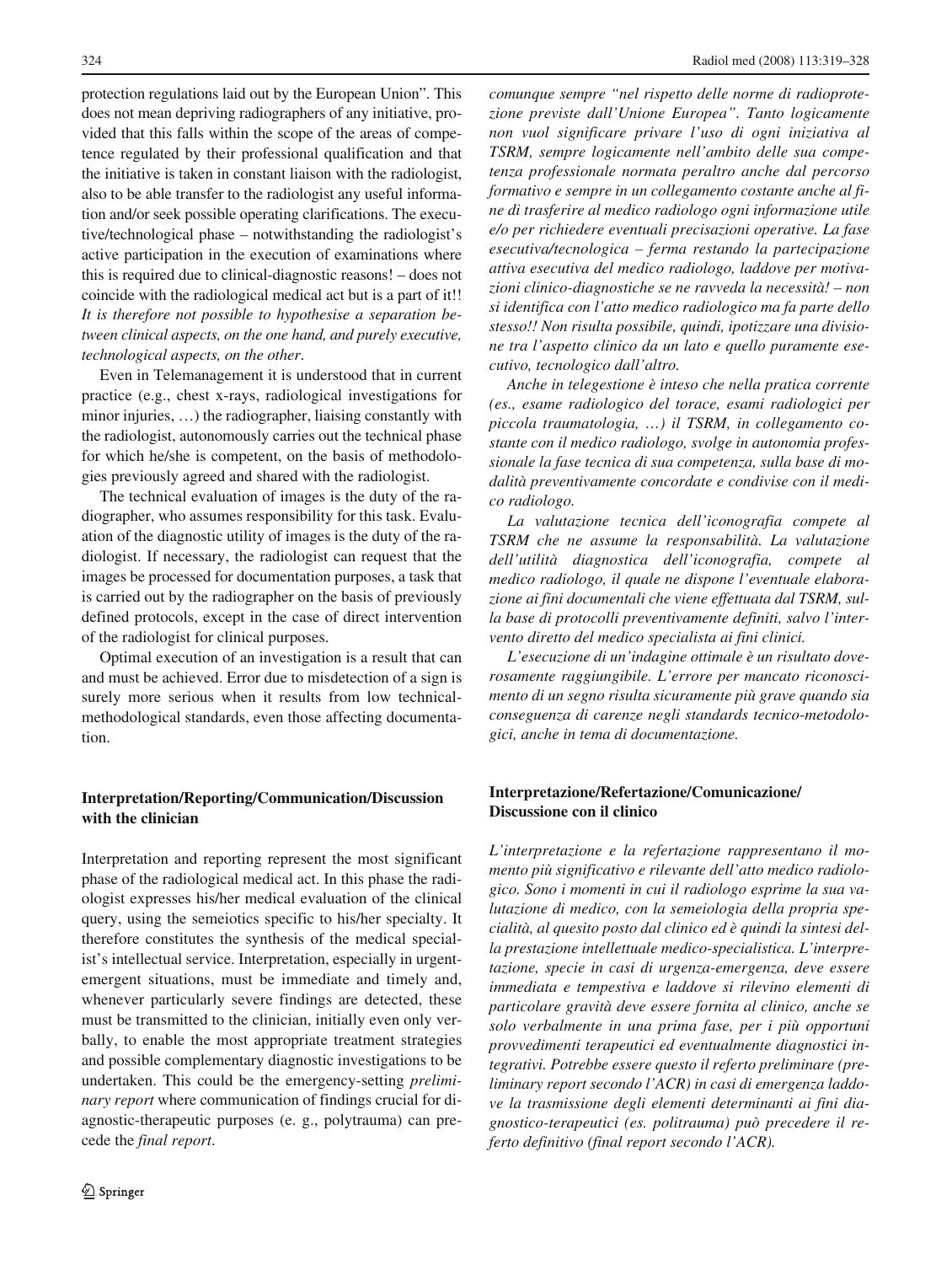It is worth emphasising that *reporting represents the validation of the entire radiological work-up* and that interpreting and reporting are a radiologist's core duties. Report optimisation is an objective that still needs to be pursued given the variability of report quality due to a number of factors (inaccurate language, lack of clarity, overuse of jargon, different audiences, different types of user – e. g., internal or external  $-, \ldots$ ).

Reporting, which encompasses a series of closely related steps (perception, description, interpretation, decision, conclusion/opinion) represents the opinion of the radiologist: it is, in other words, a subjective interpretation of an objective finding.

A specific aspect of reporting is that of image reconstruction: this is an important component of the radiological act, owing to the active process of interaction with the images. In many cases image reconstruction using non-standard planes or parameters is dictated by the needs of the radiologist during the reporting phase: in fact, *digital imaging and the use of reconstructions renders all radiological investigations increasingly operator-dependent*. Even in this field, it should, however, be recalled that many reconstructions have become routine and standardised: in this case, the execution of reconstructions, preliminarily agreed, in common practice is entrusted to the radiographer.

The report should include, in addition to the patient's identification data, the clinical query and reference to the technique or methodology used, a description of the pathological findings, interpretation and/or diagnostic hypothesis, and a proposal for additional and/or follow-up studies. On the issue of report writing, we feel it necessary for the report to contain also the clinical query: in practical terms the report is a reply to a question, and therefore no reply can exist (=report) without a question (=query). Soft-copy reporting is a necessary step towards the complete digitalisation of the diagnostic process and the introduction of image processing and computer-assisted diagnosis techniques into clinical practice. As a result, there is increased use of new reporting methods for electronic data management, which supersedes the combination of text/image (paper/film) merging them into objects of a similar nature, where the text is replaced by a "hypertext". The sharp distinction between finding (=images) and report (=text) could be overcome with the advent of the *structured report*. This combines the report-text and the images that the specialist considers clinically relevant for the diagnosis. Thus only part of the images may be attached to the report, i. e. a targeted selection to illustrate the findings, with the aim of better meeting clinical needs: this also forms an integral part of the radiological medical act given the radiologist's exclusive professional expertise for selecting the images. For the report to have legal status and value and be accepted as legal evidence, it must bear the reporting physician's legible signature, if pa-

*Vale la pena sottolineare che la refertazione assume valore di validazione di tutto l'iter radiologico che l'interpretazione e la refertazione sono obblighi istituzionali per il medico radiologo. L'ottimizzazione del referto è obiettivo da perseguire e tanto perché, ancora oggi, esiste molta variabilità dovuta a diversi fattori (improprietà di linguaggio, scarsa chiarezza, eccessivo tecnicismo, differenti destinatari, differente tipologia di utente – esterno, interno –, …).* 

*La refertazione che prevede vari momenti strettamente correlati (percezione, descrizione, interpretazione, decisione, conclusione/opinione) rappresenta l'opinione di un medico radiologo: è cioè l'interpretazione soggettiva di un elemento obiettivo.* 

*Un aspetto particolare della refertazione è quello delle ricostruzioni delle immagini: si tratta di un importante componente dell'atto radiologico, per il processo attivo di interazione con le immagini. In molti casi la ricostruzione delle immagini, secondo piani o parametri diversi da quelli standardizzati, è dettata da esigenze del medico radiologo in fase di refertazione: in effetti l'imaging digitale ed il ricorso alle ricostruzioni rende tutte le indagini sempre più operatore-dipendenti. Anche in questo settore va però ricordato che molte delle ricostruzioni sono ormai diventate routinarie e standardizzate: in questo caso la loro esecuzione, preliminarmente già concordata, viene affidata nella pratica corrente al TSRM.* 

*Il referto dovrebbe comprendere, oltre che logicamente i dati identificativi, il quesito clinico a monte ed il riferimento alla tecnica ed alla metodologia impiegate, la descrizione dei reperti patologici riscontrati, l'interpretazione e/o l'ipotesi diagnostica nonché la proposta di ulteriori accertamenti e/o controlli. In tema di elaborazione, si ritiene che il referto debba contenere anche il quesito clinico : in concreto il referto è la risposta ad un quesito, pertanto non vi può essere una riposta (=referto) se non vi è una domanda (=quesito). La refertazione soft-copy è un passaggio obbligato per la completa digitalizzazione del processo diagnostico e per l'introduzione nella pratica clinica di tecniche di elaborazione delle immagini e di ausilio alla diagnosi (CAD=computer assisted diagnosis). Pertanto si diffondono sempre più nuove metodologie di refertazione per la gestione elettronica dei dati, il che fa perdere senso all'accoppiata testo/immagini (carta/pellicole) fondendole in oggetti della stessa natura, in cui il testo viene sostituito da un "ipertesto". La netta e rigida differenziazione tra reperto (=immagini) e referto (=testo) potrebbe essere superata dall'avvento del referto strutturato. È questo l'implementazione di una commistione tra testo referto ed immagini correlate e ritenute clinicamente rilevanti per la diagnosi dallo specialista. Al referto quindi si può allegare solo una parte dell'iconogafia, quale scelta mirata di quanto descritto nel referto, nella logica di soddisfare al meglio le esigenze cliniche: questo fa parte integrante dell'atto medico radiologico per l'esclusiva capacità professionale di selezione delle immagini. Il referto, per avere dignità giuridica e per ot-*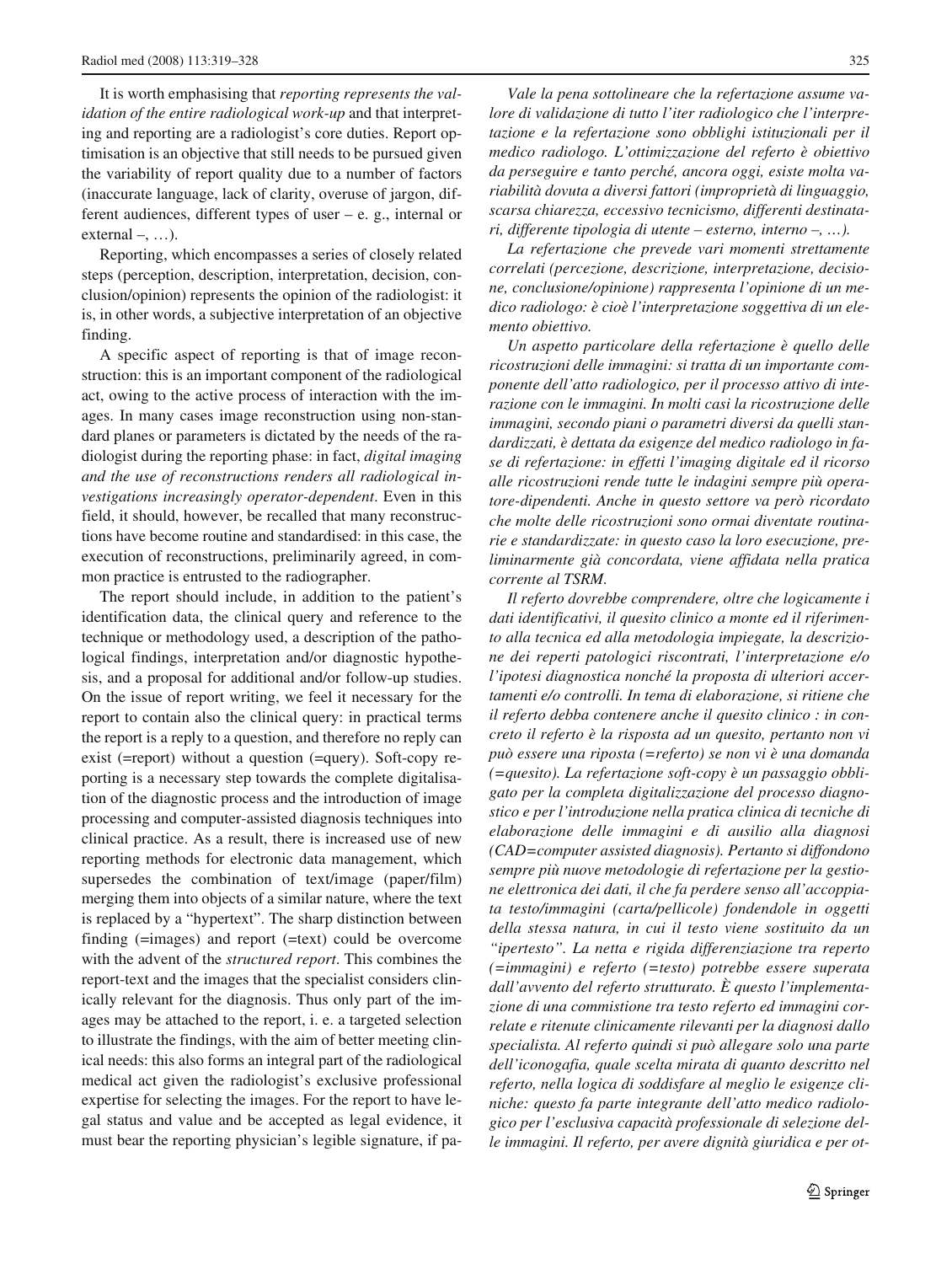per-based, or a qualified electronic signature in accordance with the current law.

The objective of revitalising contacts between the treating/referring physician and the radiologist is paramount not only in the justification phase but also in subsequent phases, that is, where an interdisciplinary meeting is deemed necessary to discuss a radiological finding. Clinico-radiological meetings, whether one-to-one or group meetings, should become more frequent so that each specialist can, and should, bring his/her significant and often crucial contribution to patient management.

A specific issue is that of reporting in teleradiology (=telediagnosis) intended as telemanagement, as previously defined. The radiologist's report should specify that the report is based on images transmitted electronically, and indicate the individual/s responsible for executing the examination, the referrer and the method of transmission. An important aspect is the number of images received electronically: in specifying that the report constitutes legal evidence exclusively with regard to the images received, teleradiology reports should explicitly indicate the number of images received and evaluated. The use of telediagnosis limited to the sole (tele)reporting phase does not appear in any way acceptable, on account of the interrelated phases of the radiological medical act. Another matter is teleconsultation, which may find extensive justification and motivation in the ethical and deontological principles of the medical profession. The medical situations that may lead to the use of teleconsultation include the need for specific competences in given fields, an uneven distribution of resources and competences, and access to excellence.

#### **Archiving**

Both the radiological report and images are subject to archiving by law.

In conventional or analogic radiology, films constitute the unique and unmodifiable record, and are stored in the radiology division archives or given to the patient together with the report, in accordance with the regulations. Similarly, a copy of the report is retained and stored indefinitely as a paper-based document.

Owing to its nature, digital radiology calls for its own archiving system and digital archives are now legally recognised.

In digital radiology, the record is represented by digital images acquired and reconstructed through the application of the most appropriate software, and selected by the radiologist for each individual patient on the basis of the medical data and the clinical query that justified the investigation. Images obtained in this manner constitute the imaging

*tenere valore legale e probatorio, deve essere sottoscritto dal medico repertante in maniera leggibile se cartaceo o con firma digitale qualificata secondo le norme in vigore.* 

*L'obiettivo di rivitalizzare i contatti tra medico curante/ prescrivente e medico radiologo è irrinunciabile non solo nel processo di giustificazione ma anche a valle, cioè nel momento laddove si ritiene opportuna un confronto interdisciplinare sul reperto riscontrato. Riunioni clinico-radiologiche, di gruppo o singole, vanno incrementate e tanto perché ogni specialista, possa e debba apportare un significativo e spesso determinante contributo nel management del paziente.* 

*Un particolare aspetto è quello della refertazione in teleradiologia (=telediagnosi) intesa come telegestione, già precedentemente definita. È opportuno che il medico radiologo precisi che il referto stesso è stato eseguito su immagini ricevute per via telematica, segnalando inoltre lo/gli esecutore/i dell'indagine, il medico prescrivente e le modalità di trasmissione. Un aspetto importante è rappresentato dal numero delle immagini ricevute per via telematica: nel precisare che il referto assume carattere di prova esclusivamente nei confronti dell'iconografia che si è ricevuta. In teleradiologia è bene che sia riportato esplicitamente il numero delle immagini ricevute e valutate. Non appare essere assolutamente condivisibile l'utilizzazione della telediagnosi limitata alla sola (tele)refertazione tenuto conto di quelli che sono i momenti interdipendenti dell'atto medico radiologico. Ben diverso è il teleconsulto che può trovare ampia giustificazione e motivazione nei principi etici e deontologici della nostra professione di medici. Tra le esigenze mediche che possono portare all'utilizzo del teleconsulto si segnala la necessità di specifiche competenze in alcuni settori, per una distribuzione non omogenea delle risorse e delle competenze, per un accesso all'eccellenza.* 

### **Archiviazione**

*Sia il reperto che il referto sono soggetti ad archiviazione per legge.* 

*È noto come in radiologia tradizionale o analogica le pellicole costituiscono il reperto, unico e non modificabile, e siano conservate negli archivi di reparto o consegnate al paziente assieme al referto, secondo normativa. Analogamente la copia del referto è conservata quale documento cartaceo a tempo indeterminato.* 

*La radiologia digitale, per le sue caratteristiche, configura la necessità di un metodo proprio d'archiviazione e l'archivio digitale è oggi legalmente riconosciuto.* 

*In radiologia digitale, infatti, il reperto è costituito dall'insieme delle immagini in formato digitale, acquisite e ricostruite mediante l'applicazione dei programmi specifici ritenuti più idonei, scelti per ciascun paziente dal radiologo in relazione al quadro ed al quesito clinico, e che hanno giustificato l'indagine. Sono le immagini così ottenute che costituiscono il reperto iconografico: sono parte integrante*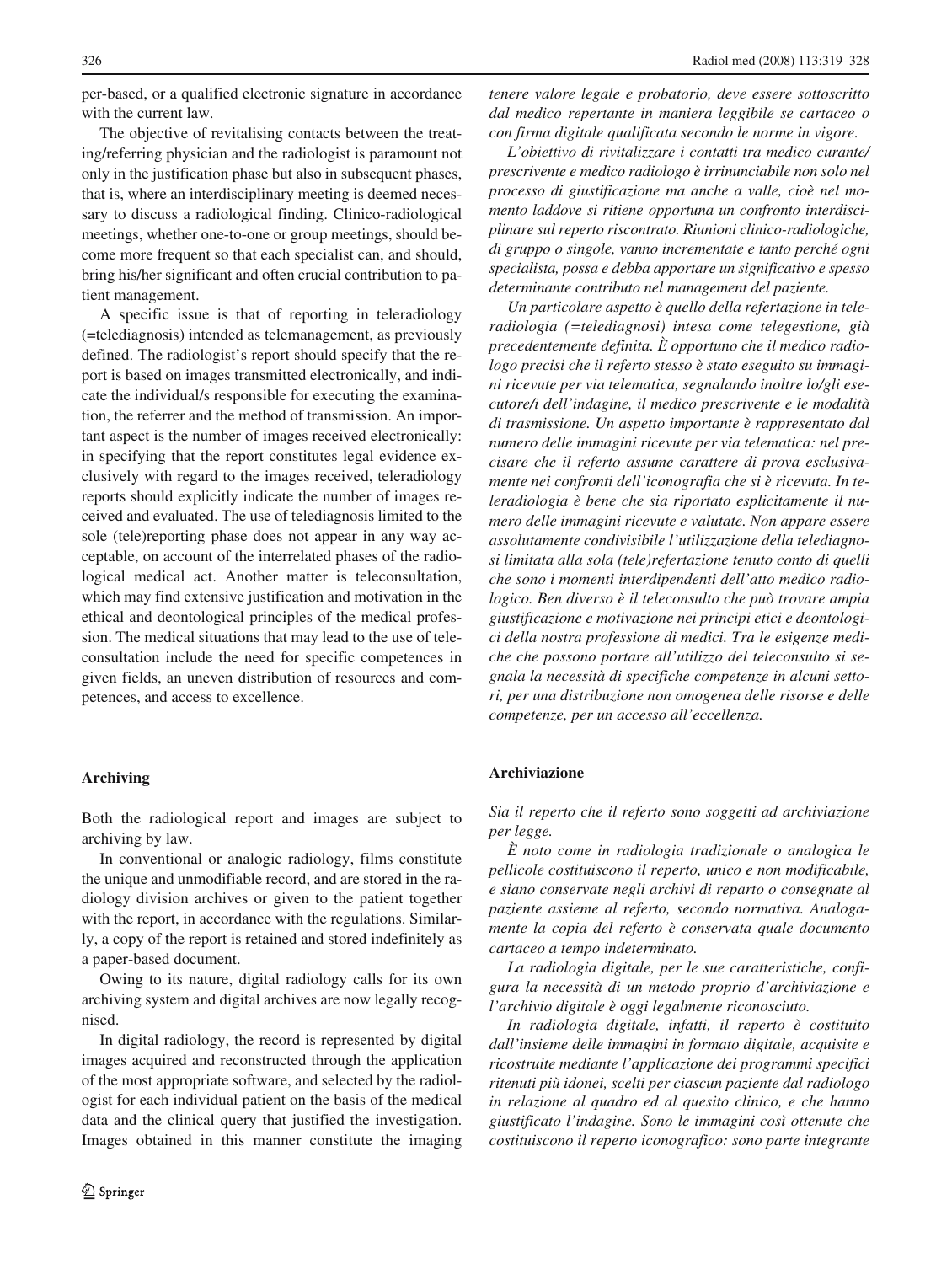record: they are an integral part of the professional service that allows the radiologist to formulate the clinical-radiological considerations and deductions contained in the report which, whether paper-based or digital, must always be retained and stored indefinitely. Thus the imaging record is the series of images used (acquired, reconstructed, processed) by the radiologist to fulfil the clinical purpose of the imaging investigation.

The radiologist may attach all of the images to the report or only a selection of images to illustrate the findings described in the report and to be used by the patient or referrer, in a perspective of best meeting the clinical needs (structured report).

Such images must be retained and stored (or given to the patient) in an unmodifiable digital format.

Partly for radiation protection purposes, there is a legal requirement to store all (analogic or digital) images obtained with the use of ionising radiation for a minimum of ten years, unless they are given to the patient. This means storing diagnostic images produced with conventional methods on film or, in the case of digital imaging, not the proprietary raw data but the native images obtained by using proprietary software that manipulates and processes the raw data allowing reconstruction and elaboration (DICOM format).

It is implied that the same raw data, if processed with different processing algorithms or in response to different clinical queries, will produce different images from those used by the radiologist when performing and reporting the examination to answer the clinical query.

For these reasons, the following images should be stored for each digital study performed:

- 1) All images of the study performed in unmodifiable format, JPEG (or equivalent), selected and defined by the radiologist, that were used to write the report, which should, as stated, also contain the clinical query.
- 2) All the native DICOM images of the study, which can be reprocessed at a later time for scientific and/or clinical purposes.

The radiologist should also indicate the imaging environment used for his/her radiological medical act and apply his/her electronic digital signature and temporal marking on the report and images used for the professional service in an unmodifiable manner.

### **Conclusions**

The epochal changes underway in the field of health care and education of medical and non-medical health professionals have resulted in a transformation of the professional model. In radiology, the main goal in this challenge is the

*della prestazione professionale e che hanno consentito di formulare le considerazioni e le deduzioni clinico-radiologiche contenute nel referto, che deve essere comunque conservato a tempo indeterminato, sia esso cartaceo che digitale. Come tale quindi il reperto iconografico è costituito dall'insieme delle immagini utilizzate (acquisite, ricostruite, rielaborate) dal medico radiologo per lo scopo clinico dell'indagine eseguita.* 

*Il radiologo può allegare al referto tutte, o una parte, quale scelta mirata delle immagini utilizzate, ad evidenza di quanto descritto nel referto e ad uso del paziente e del curante nella logica di soddisfare al meglio le esigenze cliniche (referto strutturato).* 

*Tali immagini devono essere conservate ed archiviate (o consegnate) in formato digitale in maniera non modificabile.* 

*In base alla normativa in vigore, anche ai fini radioprotezionistici, vi è l'obbligo, se non consegnate al paziente, di conservare ed archiviare le immagini, analogiche o digitali, ottenute con radiazioni ionizzanti per il tempo previsto dalla normativa, non inferiore ai 10 anni; pertanto devono essere conservate le immagini prodotte ai fini diagnostici con supporti tradizionali su pellicola o, per le indagini ottenute in maniera digitale, non dei raw data (dati grezzi e proprietari) ma delle immagini native, ottenute con i sistemi software proprietari che modificano e processano i dati grezzi, che ne consentono la loro ricostruzione ed elaborazione (Formato DICOM).* 

*È implicito che gli stessi dati grezzi possono produrre, con diverse elaborazioni o per quesiti clinici diversi, immagini differenti da quelle utilizzate dal medico radiologo nell'atto proprio d'esecuzione e refertazione per rispondere al quesito diagnostico dell'esame.* 

*Per queste ragioni è opportuno che, nei casi di esami digitali, per ogni paziente vengano archiviate:*

- *1) Tutte le immagini in formato non modificabile, JPEG (o equivalente), dell'indagine eseguita, scelte e definite dal medico radiologo e sulle quali è stato stilato il referto radiologico che dovrà contenere, come detto, anche il quesito diagnostico.*
- *2) Tutte le indagini native DICOM dell'indagine eseguita, rielaborabili nel tempo ad uso scientifico e/o clinico.*

*È opportuno che il medico radiologo definisca l'ambito iconografico sul quale ha compiuto l'Atto Medico Radiologico ed apponga la firma elettronica digitale e la marcatura temporale sul referto e sulle immagini utilizzate per la prestazione professionale in maniera non modificabile.* 

### **Conclusioni**

*Gli elementi "epocali" che attraversano l'universo dell'assistenza sanitaria e della formazione dei professionisti medici e non medici hanno determinato una trasformazione del modello professionale. In radiologia, la grande sfida ha come obiettivo primario la clinicizzazione del medico radiologo, padrone delle tecniche, delle metodologie e*